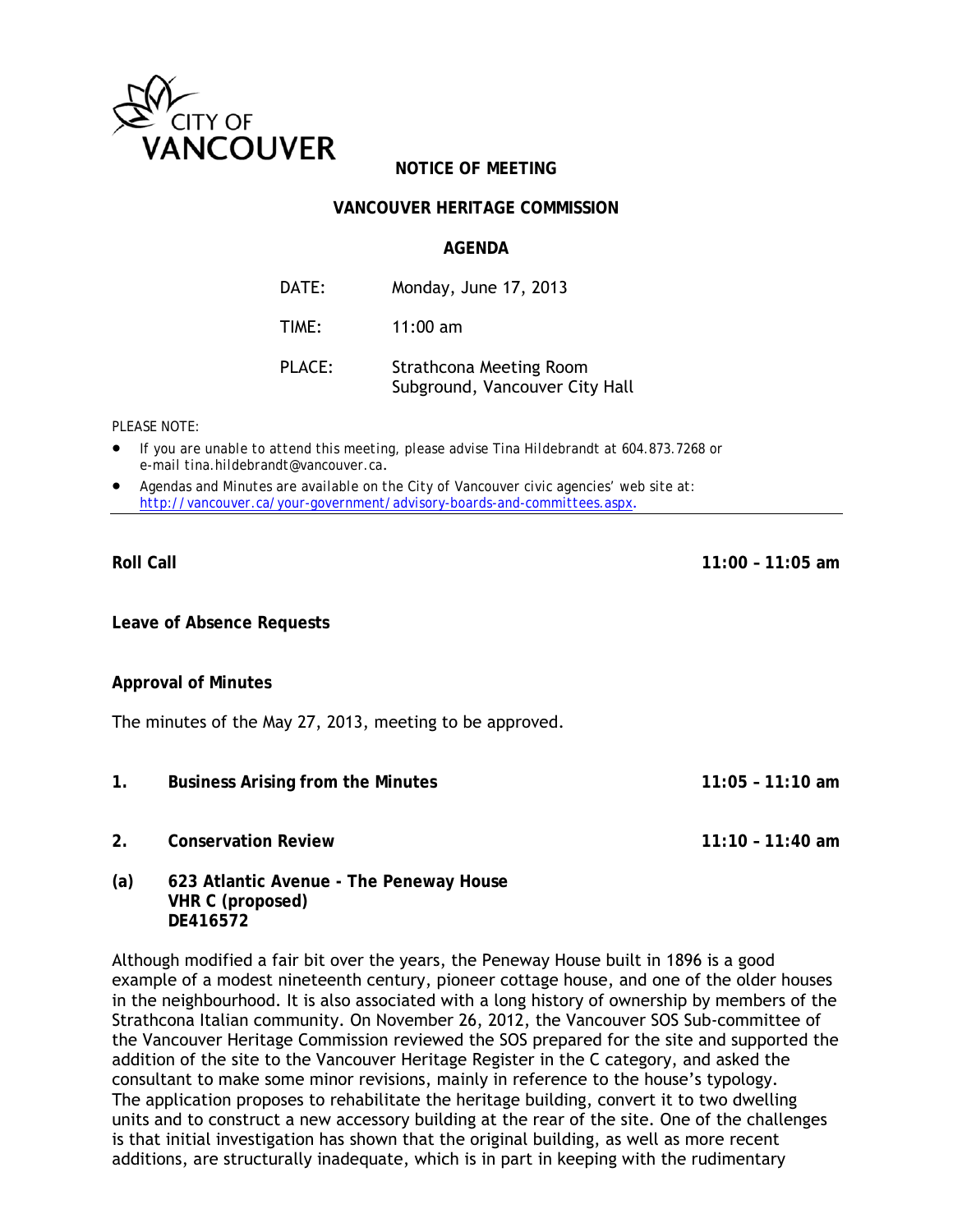nature of the original house. As with most RT projects, there will also be challenges with Building By-law upgrades required from stratification, including rain-screens. The main zoning items are noted below:

| Zoning and Parking Summary-Zone: RT-3 |           | Site Area: 3,125 sq. ft. |                   |
|---------------------------------------|-----------|--------------------------|-------------------|
| <b>Item</b>                           | Existing  | Permitted or Required    | Proposed          |
| Overall Floor                         | 0.69 FSR  | 0.75 FSR maximum         | 0.83 FSR          |
| Space Ratio (FSR)                     |           | $(2,343$ sq. ft.)        | $(3,593$ sq. ft.) |
|                                       |           |                          | (10% over)        |
| <b>Dwelling Unit</b>                  | Not noted | 2 maximum                |                   |
| Density                               |           |                          |                   |
| Off-street                            |           | 2 minimum                |                   |
| parking spaces                        |           |                          |                   |

Issues:

- (i) Conservation Plan; and
- (ii) Overall scheme
- Applicant: Ryan Hultman, Lithic Vessel Residential Design Megan Faulkner, Donald Luxton & Associates R.J. McCulloch, Donald Luxton & Associates
- Attachments: SOS, Conservation Plan, and drawings
- Staff: James Boldt, Heritage Group
- **(b) 2856 West 3rd Avenue The Logan House 11:40 12:10 pm VHR B DE416750**

The Logan House was built in 1924 and is a good example of Craftsman influenced housing built just after the First World War. The application proposes to rehabilitate the heritage building, convert it to two dwelling units and to construct an Infill One-Family Dwelling at the rear of the site. Original windows in some locations, most notably the upper floors on the front, have been replaced with newer opening sizes. As with most RT projects, there will be challenges with Building By-law upgrades required by stratification, including rain-screens. The main zoning items are noted below:

| Zoning and Parking Summary-Zone: RT-8 |                 |                              | Site Area: 3,985 sq. ft. |  |
|---------------------------------------|-----------------|------------------------------|--------------------------|--|
| <b>Item</b>                           | <b>Existing</b> | Permitted or Required        | Proposed                 |  |
| Overall Floor                         | Not noted       | 0.75 FSR maximum             | 0.91 FSR                 |  |
| Space Ratio (FSR)                     |                 | $(2,388$ sq. ft.)            | $(3,636$ sq. ft.)        |  |
| Side yard                             | 5.75 feet       | 10 feet required on at least | As per existing          |  |
| required for infill                   |                 | one side of an existing      |                          |  |
| development                           |                 | building                     |                          |  |
| <b>Dwelling Unit</b>                  | Not noted       | 3 maximum                    |                          |  |
| Density                               |                 |                              |                          |  |
| Off-street                            | Not noted       | 3 minimum                    |                          |  |
| parking spaces                        |                 |                              |                          |  |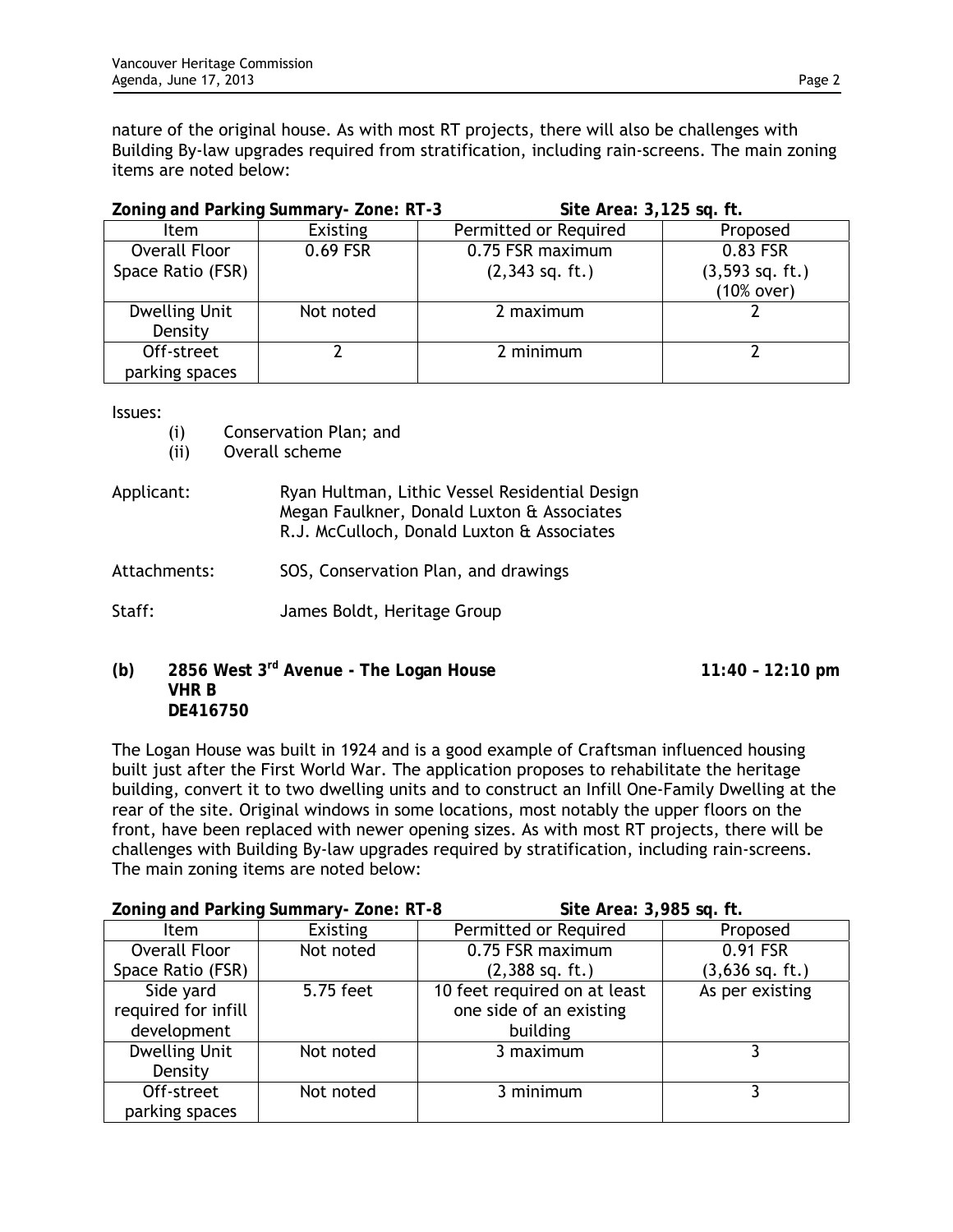#### Issues:

- (i) New historically appropriate windows in non-original openings on front façade;
- (ii) Conservation Plan; and
- (iii) Overall scheme and compatibility of new development.

| Applicant:   | Matt Mauza, Formwerks Architectural<br>Megan Faulkner, Donald Luxton & Associates<br>R.J. McCulloch, Donald Luxton & Associates |
|--------------|---------------------------------------------------------------------------------------------------------------------------------|
| Attachments: | Statement of Significance, Conservation Plan, and drawings                                                                      |
| Staff:       | James Boldt, Heritage Planner                                                                                                   |

**(c) 183 E. Georgia St. (633 Main St.) 12:10 – 12:40 pm DE416715** 

The development application was received to develop a 15-storey, mixed-use residentialcommercial building on this site in the HA-1A area of Chinatown. The application was reviewed by VHC in June 2012, as a rezoning application. The Commission generally supported the proposal but requested further design improvements and that the application be brought back to VHC at the development permit stage, as follows:

"THAT the Vancouver Heritage Commission supports in principle, the rezoning application at 633 Main Street, with regard to the form of development, scale and its preliminary response to the Chinatown Design Guidelines, as presented at the June 25, 2012, meeting.

FURTHER THAT the Commission requests the following:

- All of the concerns raised by the Chinatown Historic Area Planning Committee at their meeting on June 12, 2012, be addressed at the development permit stage;
- That there be further design development to the balconies recommending the balconies appear recessed rather than cantilevered;
- That there be design development to allow for diversity in size and shape of the commercial signage and that the applicant consider the use of neon in a way that enhances the sites' gateway presence;
- That there be further design development to the commercial level and the applicant consider allowance for greater permeability;
- That the project be brought back before the Commission at the development permit stage; and
- That a further developed landscape plan be presented to the Commission at the development permit stage and asks that the applicant consider incorporating plants that complement the nature of Chinatown."

The development permit application has now been received. The applicant and staff will present the proposal and explain how it responded to the Commission's earlier inputs.